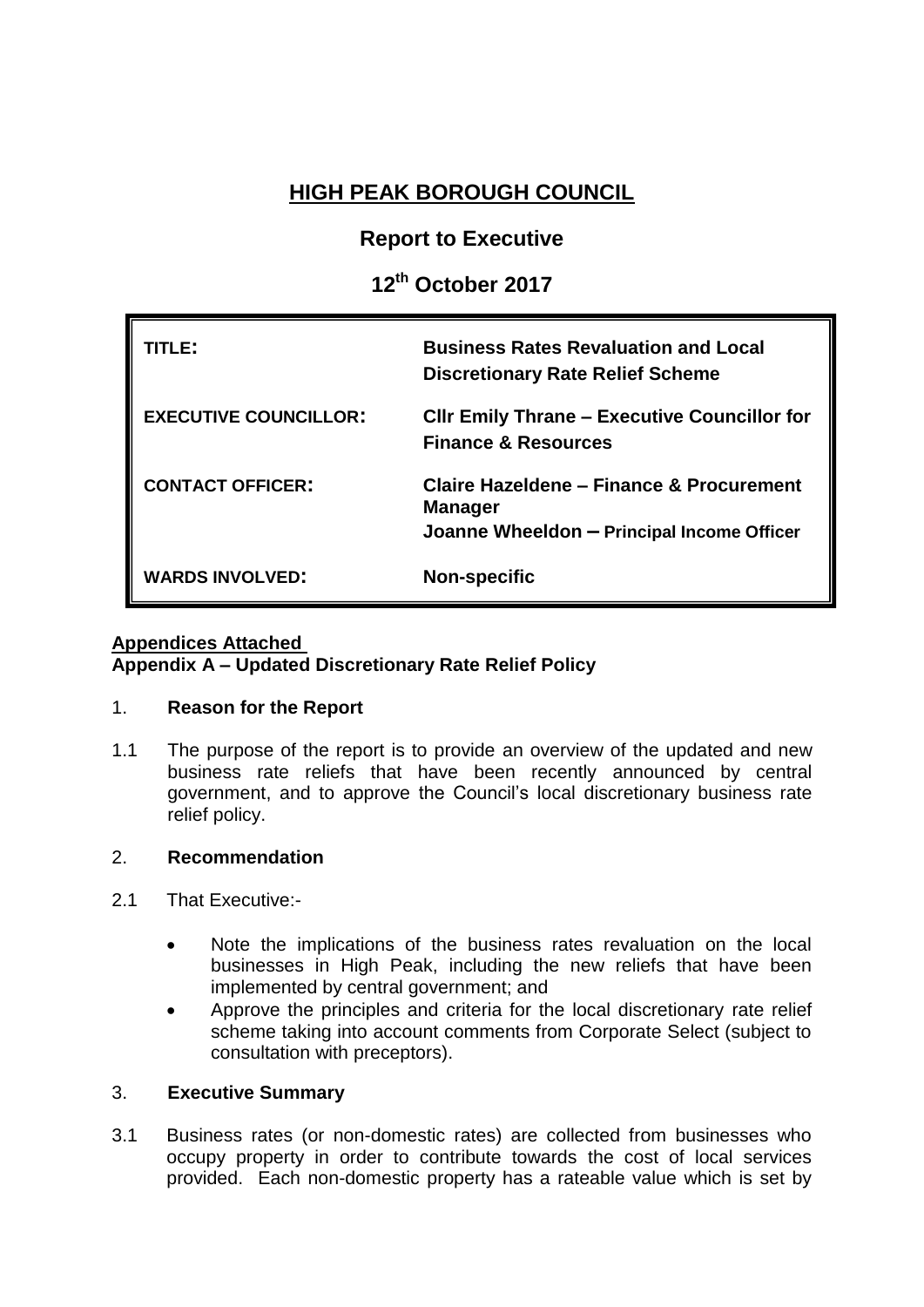the Valuation Office Agency (VOA) - this broadly represents the yearly rent the property could have been let for on the open market on a particular date.

- 3.2 The VOA generally reassesses all rateable values for business premises in England and Wales every five years, although the last revaluation was in 2010. A revaluation was undertaken in preparation for the revised list to be effective from 1<sup>st</sup> April 2017.
- 3.3 The Government believes it is important to provide the greatest support to small and medium businesses seeing increases and to also allow those small and medium businesses seeing reductions to gain quickly from the revaluation. Therefore, as part of the 2016 and 2017 Budget/Autumn Statement, the Government announced a number of amendments to current reliefs and the introduction of new reliefs from 1<sup>st</sup> April 2017 to support businesses:-
	- Transitional Relief for those businesses that have seen significant increases in their rates liability, the Government has put in place a £3.6 billion transitional relief scheme to limit and phase in changes in rate bills as a result of the 2017 revaluation (which was also put into place after the 2010 revaluation)
	- Rural Rate Relief rural rate relief has doubled to 100% from 50% for those businesses located in a rural settlement (population less than 3,000) for shops/post offices with a rateable value up to £8,500 and public houses/petrol stations with a rateable value up to £12,500
	- Small Business Rate Relief 100% relief is now available to business who occupy properties with a rateable value of £12,000 or less (previously £6,000) with a tapered relief on properties worth up to £15,000
	- Local Newspaper Rate Relief funding has been provided to provide a discount of up to £1,500 a year for two years for office space occupied by local newspapers
	- Supporting Small Business Relief a new relief available to those ratepayers facing large increases as a result of a loss of Small Business Rate Relief (SBRR) or Rural Rate Relief (RRR). In the first year of the scheme this means that all ratepayers losing some or all of their SBRR or RRR will see the increase in their bill capped at £600.
	- Supporting Pubs Relief a relief to be awarded to pubs that have a rateable value of below £100,000. Under the scheme, eligible pubs will receive a £1,000 discount on their bill for 2017/18.
	- Local Discretionary Rate Relief the Government announced that they would allocate a £300m pot to Authorities in order to award a discretionary relief to other businesses affected by the 2017 revaluation – the scheme would be in place for a period of four years at a reducing rate over the four years. It is for each individual Authority to design their own scheme.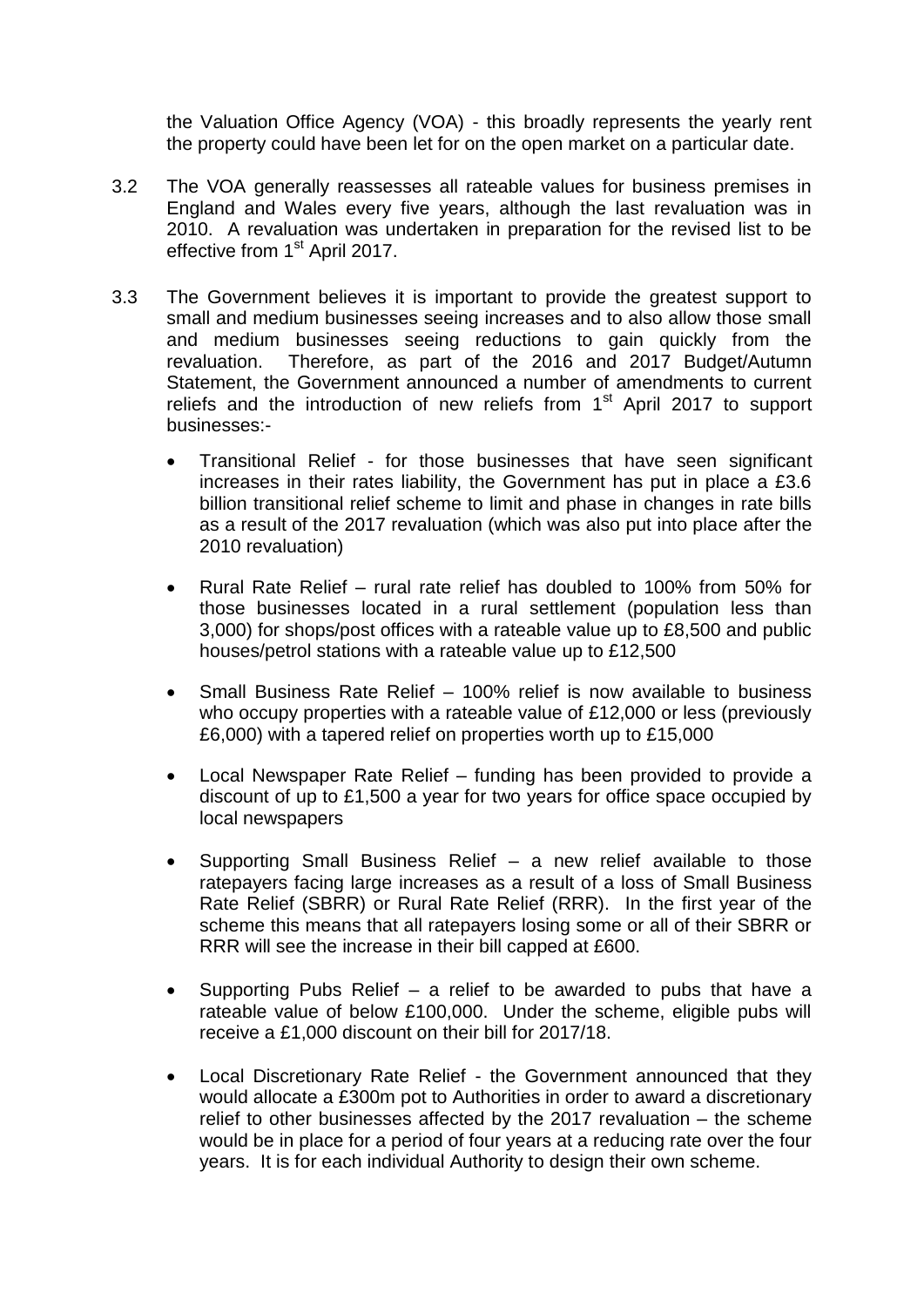- 3.4 The Council's Business Rates Relief Policy has been updated to reflect the changes above and details the Council's Local Discretionary Rate Relief Policy (see Appendix A)
- 3.5 Corporate Select considered and commented on the principles for the design of the Council's Local Discretionary Rate Relief policy. As a result the proposed policy is aimed at supporting local small and medium sized businesses with rateable values under 200,000 who have had an increase in their business rates bill as a result of the revaluation.
- 3.6 The policy sets out the amount of relief to be awarded in each of the four years of the scheme. The levels of relief will be reviewed regularly to ensure that the support scheme is being operated in the most effective way.
- 3.7 In exceptional circumstances, the Council shall consider applications on a case by case basis where the ratepayer falls outside the criteria but where the ratepayer can demonstrate that they are experiencing severe financial difficulties due to the revaluation on 1st April 2017.
- 3.6 The Council is currenlty consulting with the major preceptors in relation to the Local Discretioanry Rate Relief scheme and will take their comments into account. Therefore, the eligibility criteria is subject to the preceptors repsonses.

### 4. **How this report links to Corporate Priorities**

4.1 The application of Business Rates relief supports the aim of the Council to promote business growth and economic regeneration in the Borough and wider economic area

# **5. Options and Analysis**

- **5.1 Option 1 – Not Recommended** Do not approve the Local Discretionary Rate Relief Policy and updated Business Rate Relief Policy
- **5.2 Option 2 – Recommended** Approve the Local Discretionary Rate Relief Policy and updated Business Rate Relief Policy (subject to consultation)
- **6. Implications**
- 6.1 Community Safety (Crime and Disorder Act 1998)

There are no specific community safety concerns

6.2 Workforce

There are no specific workforce implications.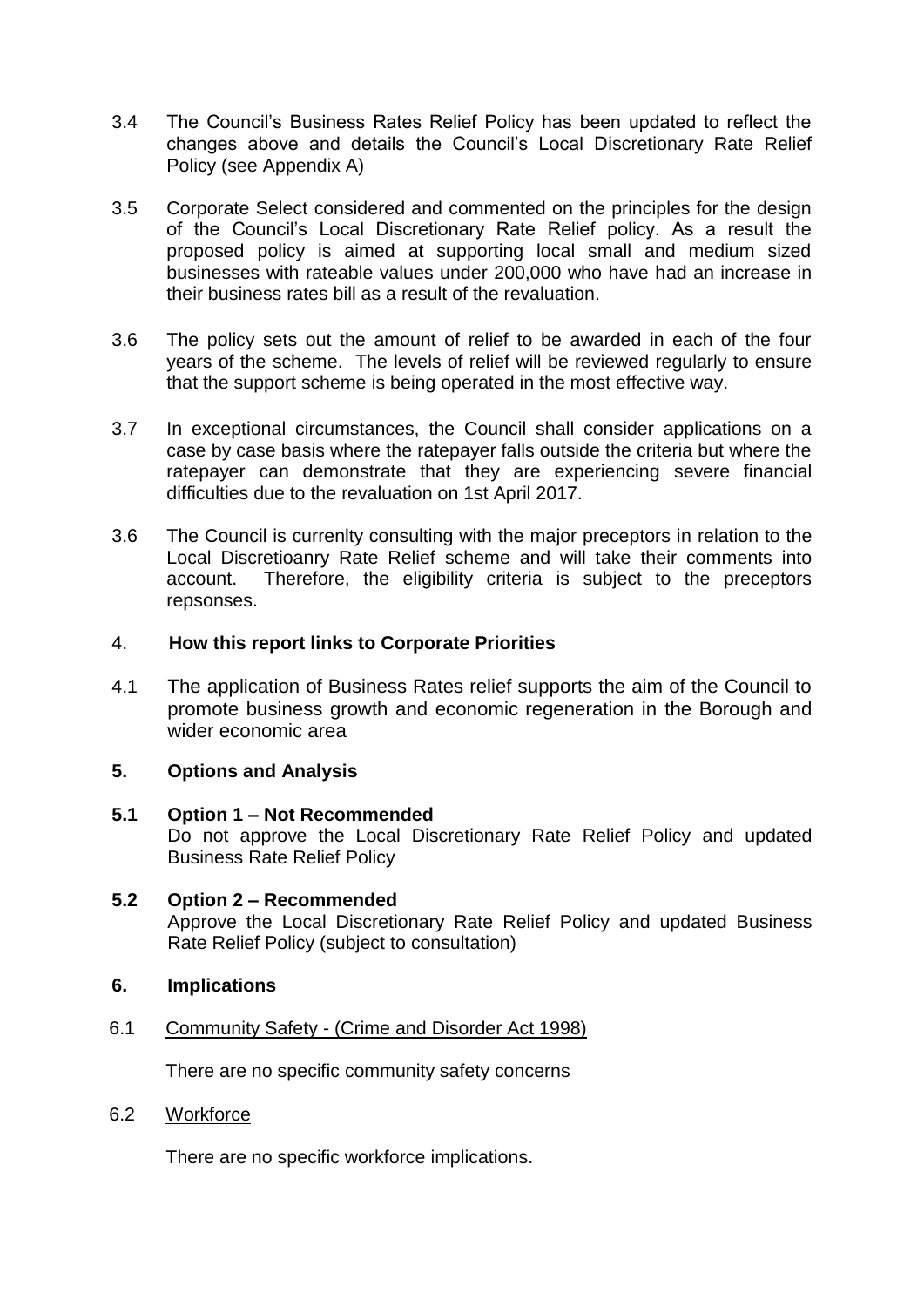#### 6.3 Equality and Diversity/Equality Impact Assessment

The report has been prepared in accordance with the Council's Diversity and Equality Policy

#### 6.4 Financial Considerations

Financial considerations are considered within the report.

6.5 Legal

None.

#### 6.6 Sustainability

There are no specific sustainability issues

6.7 Internal and External Consultation

External consultation in respect of the Council's Local Discretionary Rate Relief policy is being undertaken with the Council's Preceptors (County Council, Police and Fire Authority)

#### 6.8 Risk Assessment

The granting of discretionary relief will, in the main, potentially involve a cost to the Council. Any amount granted will be borne in accordance with the Business Rate Retention Scheme share (40% by the District Council) unless reimbursed by Government via Section 31 grant.

In respect of the Local Discretionary Rate Relief Scheme, there is a financial risk that the Council could apply more in Local Discretionary Rate Relief than funding allocated by Government – resulting in an overall cost to the Authority. However, the risk is mitigated by the way in which the policy has been established – which is based on an allocation as detailed in the policy to those businesses the Council has listed as eligible, with a proportion of the pot remaining for any other applications that are submitted for consideration.

#### **ANDREW P STOKES Executive Director (Transformation) & Chief Finance Officer**

**Background Papers CONTER EXECUTE: Location CONTER EXECUTE: CONTER EXECUTE: CONTER EXECUTE: CONTER EXECUTE: CONTER EXECUTE: CONTER EXECUTE: CONTER EXECUTE: CONTER EXECUTE: CONTER EXECUTE: CONTER EXE** 

Moorlands House Claire Hazeldene Finance & Procurement Manager 01538 395400 Ext. 4191

> Joanne Wheeldon Principal income Officer 01538 395400 ext 4070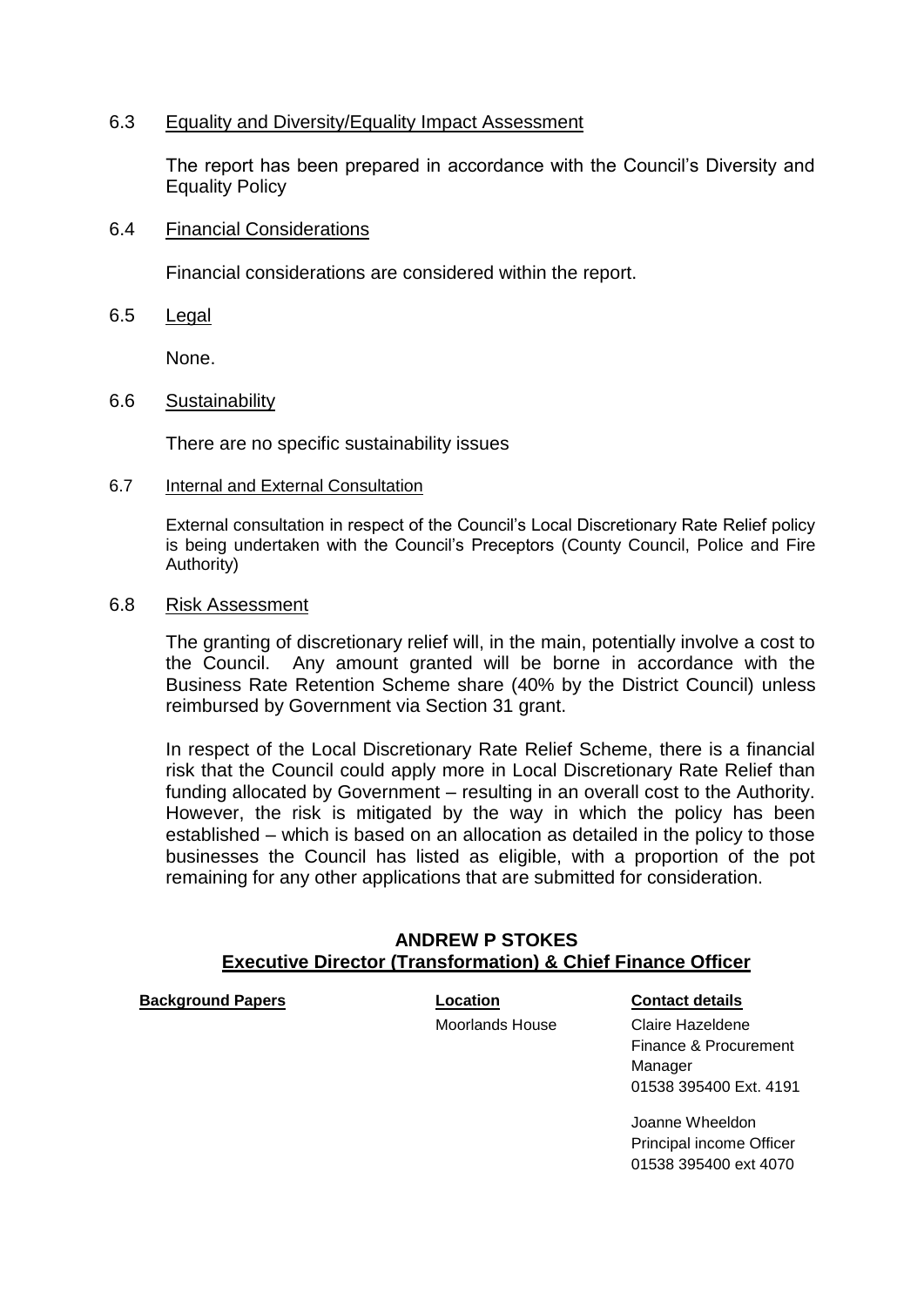## **7. Introduction**

- 7.1 Business rates (or non-domestic rates) are collected from businesses who occupy property in order to contribute towards the cost of local services provided. Under the business rates retention arrangements introduced from 1st April 2013, authorities keep a proportion of the business rates paid locally. This provides a direct financial incentive for authorities to work with local businesses to create a favourable local environment for growth since authorities will benefit from growth in business rates revenues.
- 7.2 Other than properties that are exempt from Business Rates, each nondomestic property has a rateable value which is set by the Valuation Office Agency (VOA), an agency of Her Majesty's Revenue and Customs. They draw up and maintain a full list of all rateable values - this broadly represents the yearly rent the property could have been let for on the open market on a particular date.
- 7.3 The VOA generally reassesses all rateable values for business premises in England and Wales every five years, although the last revaluation was in 2010. The local authority works out the business rates bill by multiplying the rateable value of the property by the appropriate multiplier.
- 7.4 Revaluations make sure each ratepayer pays their fair contribution and no more, by ensuring that the share of the national rates bill paid by any one ratepayer reflects changes over time in the value of their property relative to others. Revaluation does not raise extra money for Government.
- 7.5 The VOA uses a wide range of property information, rental and other evidence to compare values across similar types of properties in order to set the rateable value. A revaluation was undertaken in preparation for the revised list to be effective from 1<sup>st</sup> April 2017.
- 7.6 High Peak has seen an overall increase in the rateable values of businesses within the District of 14%, increasing from 61,088,403 in 2016/17 to 69,834,156 in 2017/18.
- 7.7 However, as the 'multipliers' used to calculate business rates bills have reduced from 2016/17 to 2017/18, the gross business rates collectable has increased less significantly at 4%, from £28,406,779 in 2016/17 to £29,572,952 in 2017/18.
- 7.8 The Government believes it is important to provide the greatest support to small/medium businesses seeing increases and to also allow those small/medium businesses seeing reductions to gain quickly from the revaluation.
- 7.9 Therefore, as part of the 2016 and 2017 Budget/Autumn Statement, the Government announced a number of amendments to current reliefs and the introduction of new reliefs from  $1<sup>st</sup>$  April 2017 to support businesses.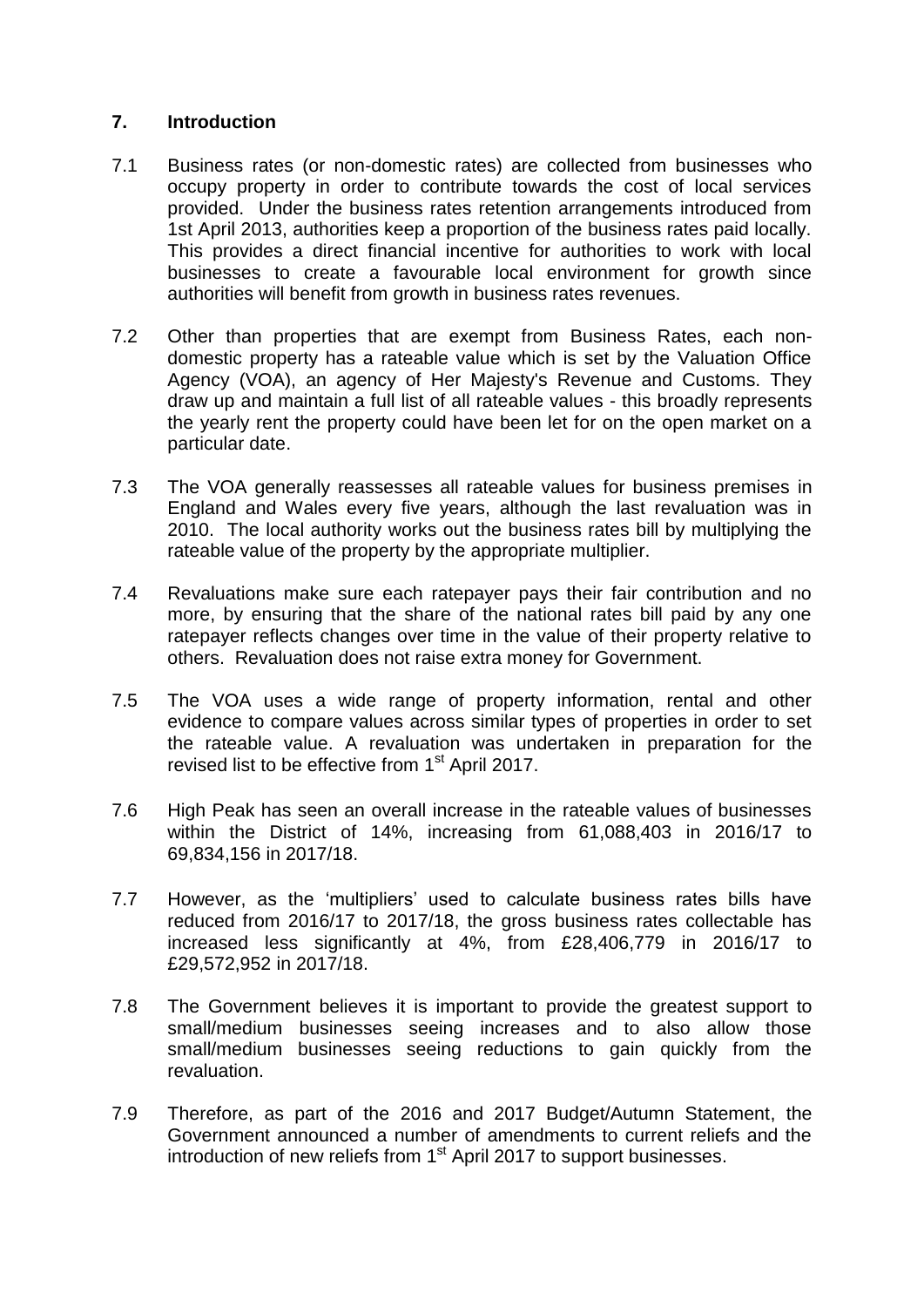### **8. Transitional Relief**

- 8.1 For those businesses that have seen significant increases in their rates liability, the Government has put in place a £3.6 billion transitional relief scheme to limit and phase in changes in rate bills as a result of the 2017 revaluation.
- 8.2 Transitional relief limits how much business rate bills can change each year as a result of revaluation - consequently, changes to bills are phased in gradually.

## **9. 2016 Budget & Autumn Statement Changes**

- 9.1 The Government had already announced as part of the 2016 Budget and Autumn Statement a number of changes to existing reliefs and the introduction of new reliefs - those relevant to the Borough are detailed below.
- 9.2 When applying for business rate relief, businesses need to ensure compliance with state aid rules in accordance with the De Minimis Regulations EC 1407/2013. The De Minimis Regulations allow an undertaking to receive up to €200,000 'de minimis' aid over a rolling three year period.

#### *Rural Rate Relief (RRR)*

- 9.3 To remove the inconsistency between rural rate relief and small business rate relief the government doubled rural rate relief to 100% from 1 April 2017 as part of the 2016 autumn statement. Businesses may be eligible for rural rate relief if the business is in a rural area with a population below £3,000. If eligible, no rates will be payable if:
	- the only village shop or post office, with a rateable value of up to £8,500
	- the only public house or petrol station, with a rateable value of up to £12,500
- 9.4 The Government intends to amend the relevant primary legislation to require local authorities to grant 100% mandatory rural rate relief to take effect from 1 April 2018. However, before the requirement to grant mandatory relief comes into force we expect local authorities to use their local discount powers to grant 100% rural rate relief to eligible ratepayers from 1 April 2017.

#### *Small Business Rate Relief (SBRR)*

- 9.5 As part of the 2016 Budget, Government confirmed that from April 2017, rate payers that occupy a single property with a rateable value of £12,000 or less pay no business rates. Previously, the 100% relief was available for businesses that occupying a property with a value of £6,000 or less.
- 9.6 There is then a tapered rate of SBRR relief on properties worth up to £15,000.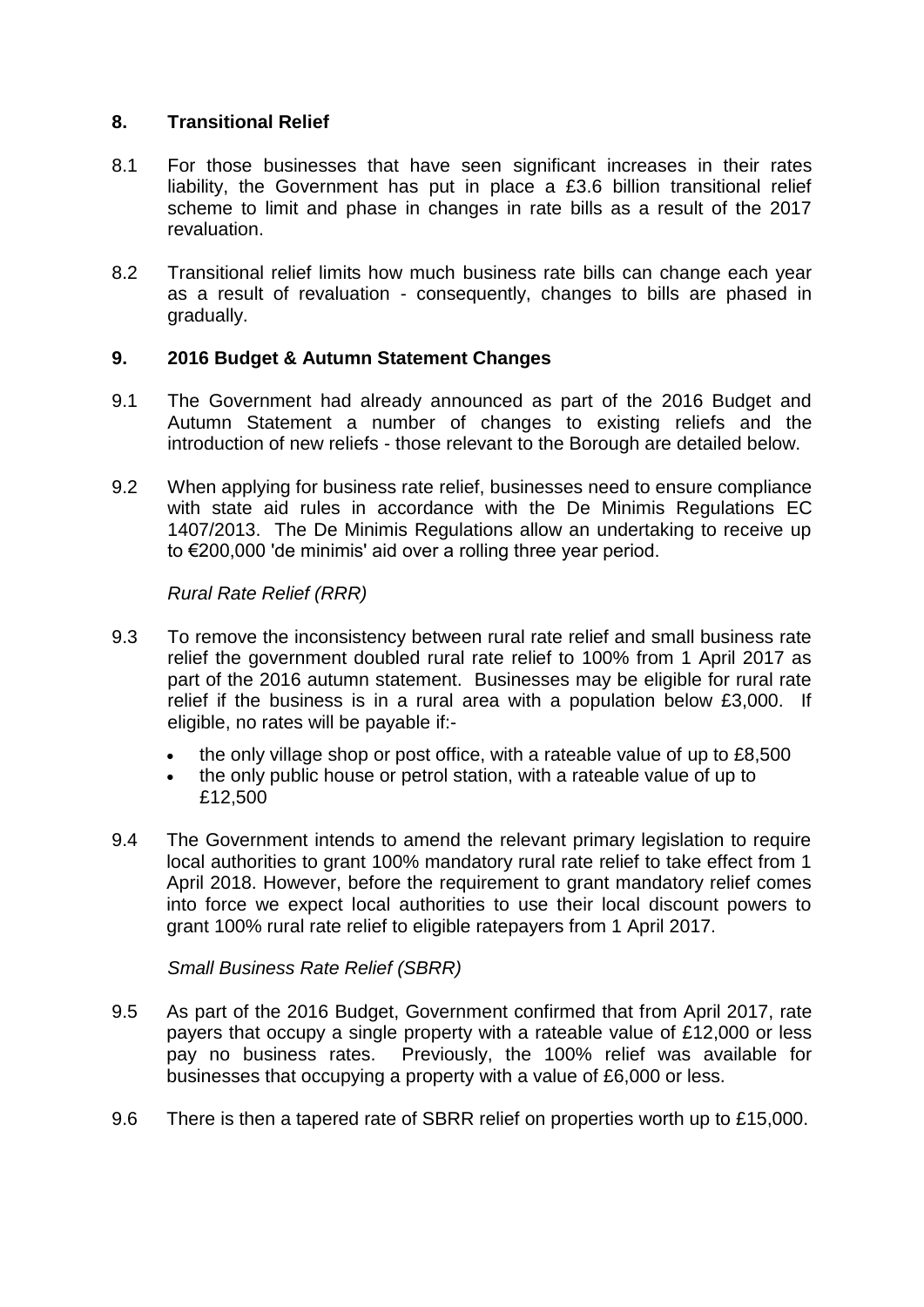### *Local Newspaper Rate Relief (LNRR)*

- 9.7 The Government also committed to providing funding to local authorities so that they can provide a discount worth up to £1,500 a year for 2 years from 1st April 2017, to office space occupied by local newspapers. This is up to a maximum of one discount per local newspaper title and per hereditament, and up to state aid limits.
- 9.8 The relief will be delivered through local authority discretionary discount powers (under section 47(3) of the Local Government Finance Act 1988).

## **10 2017 Budget Changes**

- 10.1 As part of the Spring 2017 Budget, the Chancellor announced three new discretionary rate reliefs to be implemented for business ratepayers with effect from 1<sup>st</sup> April 2017:
	- Supporting Small Business Relief (SSBR)
	- Supporting Pubs Relief (SPR)
	- Local Discretionary Rate Relief (LDRR)
- 10.2 The three new reliefs have been implemented under Section 47 of the Local Government Finance Act as a discretionary award made by Billing Authorities. The Government will fully reimburse all amounts awarded under SSBR and SPR by a Section 31 grant. However, LDRR is being funded through a £300m fund allocated to each Authority through a formula-based grant, and Government has tasked all Authorities with putting together their own schemes of LDRR.

#### *Supporting Small Business Relief (SSBR)*

- 10.3 This relief is a discretionary relief made available to those ratepayers facing large increases as a result of a loss of Small Business Rate Relief or Rural Rate Relief.
- 10.4 The transitional relief scheme does not provide support in respect of changes in reliefs. Therefore, those ratepayers who are losing some or all of their small business or rural rate relief may be facing very large percentage increases in bills from 1 April 2017.
- 10.5 Government announced that Authorities could award the relief under their Discretionary Rate Relief (DRR) powers and that it would also reimburse Billing Authorities and major precepting authorities (the County Council and Fire authorities) within the Business Rates Retention (BRR) system for the local share of the relief. The reimbursement would be provided through a grant made under Section 31 of the Local Government Act 2003.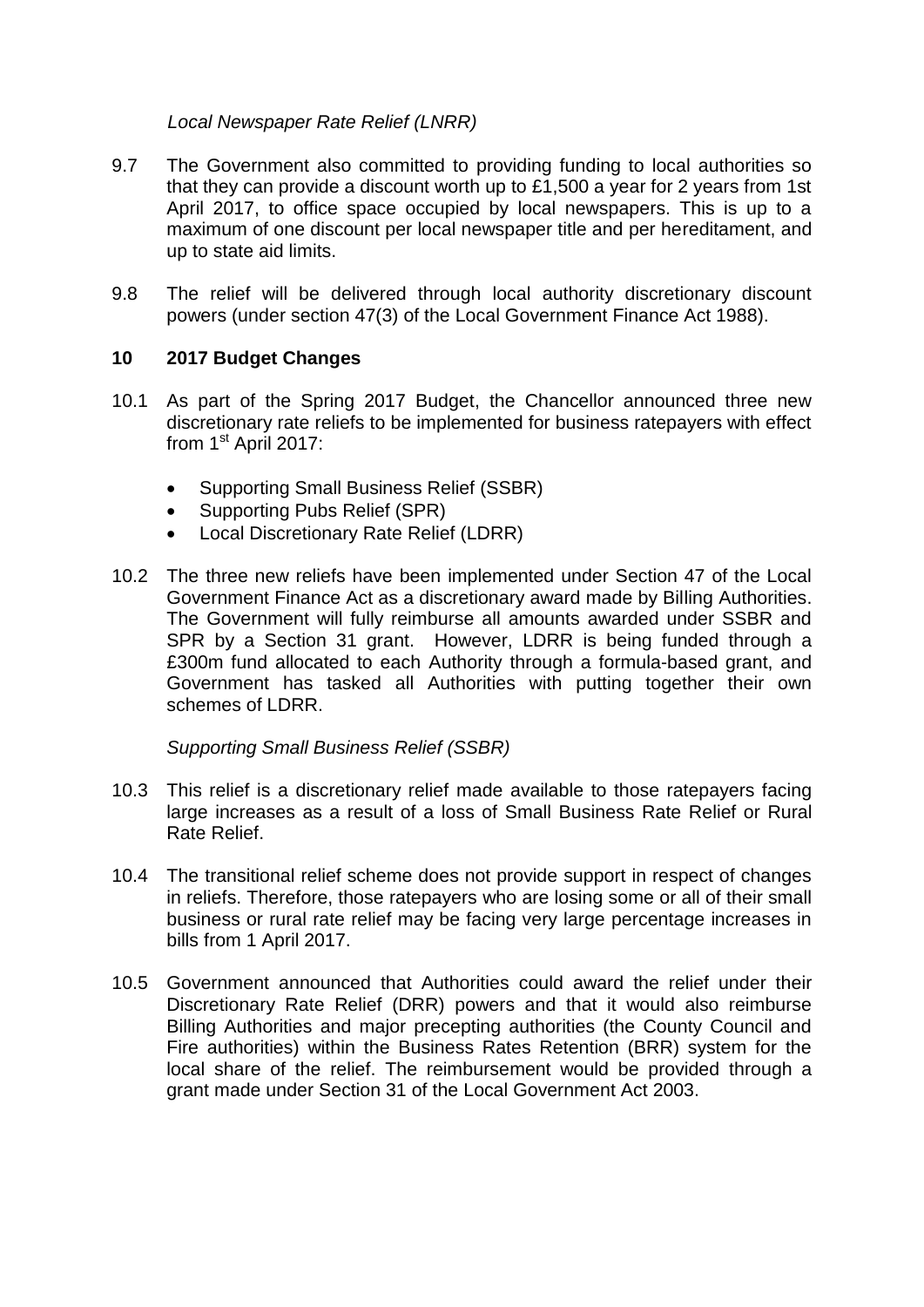- 10.6 Government has also stated its intention to reimburse BAs and major precepting authorities for the actual cost of providing this relief and are undertaking a New Burdens assessment of the IT and administrative costs associated with this scheme.
- 10.7 SSBR will be available from 2017/18 to 2021/2022 where the increase in the RV for these ratepayers is the greater of either:
	- a percentage increase per annum of 5%, 7.5%, 10%, 15% and 15%, or
	- a cash value of £600 per year.
- 10.8 In the first year of the scheme this means that all ratepayers losing some or all of their SBRR or RRR will see the increase in their bill capped at £600. The cash minimum increase is £600 per year thereafter. Those businesses who were previously receiving SBRR in 2016/2017 but whose RV is more than £51,000 from  $1<sup>st</sup>$  April 2017 also come into the SSBR scheme.
- 10.9 This relief, as with all other discretionary relief, is subject to State Aid law. Ratepayers entitled to Mandatory Relief (such Charities and Community Amateur Sports Clubs) or Section 44A relief (apportionment of RV for partly occupied properties) are not entitled to SSBR. However, ratepayers entitled to SSBR can still apply for other DRR once the SSB has been awarded.

*Supporting Pubs Relief (SPR)*

- 10.10 The Supporting Pubs Relief scheme is to be awarded to pubs that have a rateable value of below £100,000. Under the scheme, eligible pubs will receive a £1,000 discount on their bill for 2017/18. Authorities will be compensated for awarding the relief via their DRR schemes under a S31 grant.
- 10.11 Hereditaments which are excluded from this relief include restaurants, cafes, nightclubs, hotels, snack bars, guesthouses, boarding houses, sporting venues, music venues, festival sites, theatres, museums, exhibition halls, cinemas, concert halls, casinos.
- 10.12 Eligible pubs can also qualify for SSBR (as above). Where qualification exists, SSBR must be awarded before other discretionary reliefs.

*Local Discretionary Rate Relief (LDRR)*

10.13 The Government also announced that they would allocate a £300m pot to Authorities in order to award a discretionary relief to other businesses affected by the 2017 revaluation – the scheme would be in place for a period of 4 years at a reducing rate over the 4 years. The Government has confirmed that High Peak B.C. will receive the following allocation of funding, under section 31 of the Local Government Act, for each year of the scheme:-

| <b>Local Discretionary Rate Relief</b> | 2017/18 2018/19 2019/20 2020/21             |  |
|----------------------------------------|---------------------------------------------|--|
| <b>Government Funding</b>              | $ $ £358,867   £174,307   £71,773   £10,253 |  |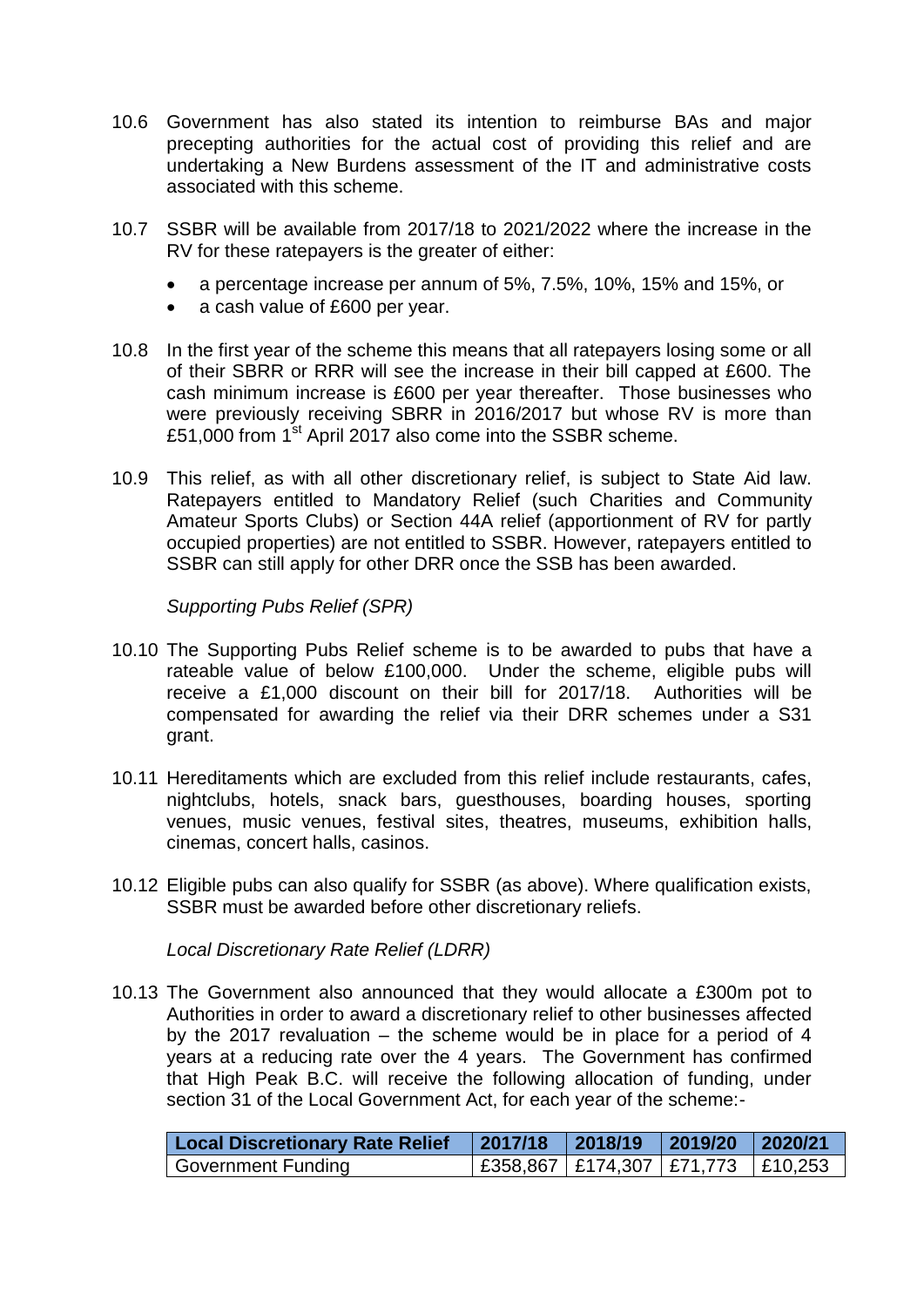- 10.14 Each Authority is required to develop their own discretionary scheme, ensuring that major precepting authorities are consulted before awards are made.
- 10.15 Discussion on the proposed criteria took place at Corporate Select on  $9<sup>th</sup>$ October 2017 where members commented as follows:-
	- A desire to support small/medium sized local businesses and so not applying the relief to national/multinational companies
	- As some of the other reliefs are temporary (for example pub relief) the inclusion of an option to review the criteria and allocation in subsequent years of the scheme within the **Council Tax Setting Report/Budget.**
	- As the funding is to be repaid to Government if not fully allocated, there was consensus that the Council attempt to apply as much support as possible to those eligible businesses
	- Members were also keen for the scheme to be publicised, so in addition to writing to those business the Council believes are eligible to encourage them to apply for the relief, also ensuring this is advertised on the website
- 10.16 Therefore, the Council's proposed Local Discretionary Rate Relief scheme is detailed within the attached updated version of the Discretionary Business Rates Relief policy (see Appendix A) In summary, relief will be awarded to businesses who satisfy the following criteria:-
	- The ratepayer is in occupation on  $31<sup>st</sup>$  March 2017 and  $1<sup>st</sup>$  April 2017;
	- There has been an increase in net business rates payable from 2016 to 2017, arising as a direct result of the 2017 Revaluation;
	- The ratepayer's account is not subject to Empty Property Rates (i.e. the property is occupied and not empty);
	- The ratepayer is not in receipt of mandatory relief
	- The rateable value of the property in the 2017 rating list must not exceed £200,000
	- Relief will be targeted to local businesses and not those businesses that are national or multi-national in nature.
	- Relief will not be awarded to Local Authorities or Government agencies (including NHS)
	- The relief is subject to state aim limits
- 10.17 In addition to the criteria above, the Council, will in exceptional circumstances, consider applications on a case by case basis where ratepayers can demonstrate they are experiencing severe hardship due to the 2017 revaluation.